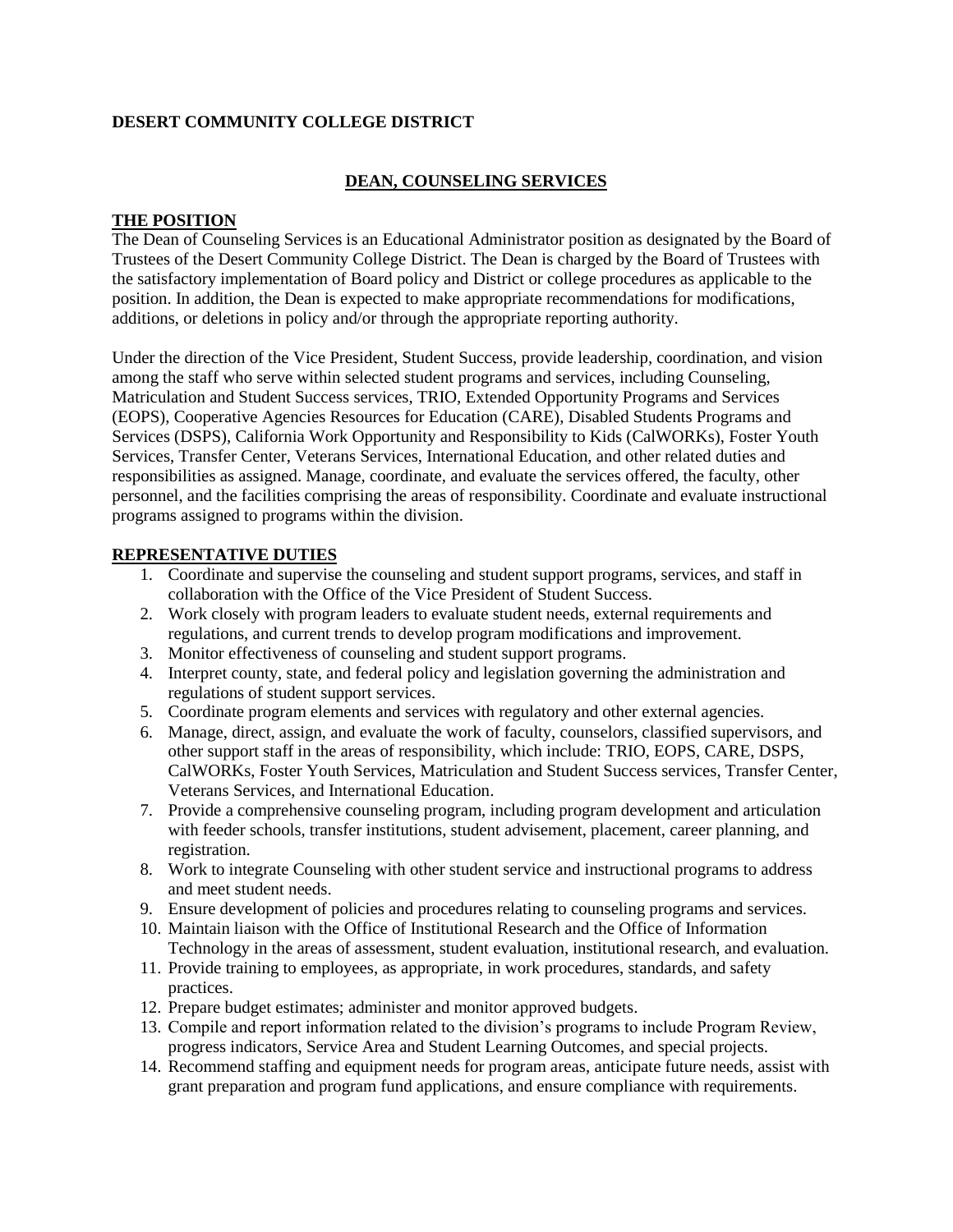- 15. Responsible for the selection, supervision, development, and evaluation of faculty, management, and support staff assigned to the area.
- 16. Understand information technology and support the fundamental changes that are emerging with expanded use of technologies in the educational environment.
- 17. Evaluate and support faculty and staff recommendations for program improvements and/or new program efforts.
- 18. Participate in governance structure through committee memberships.
- 19. Develop and maintain effective relationships with college faculty, administrators, and staff as appropriate to assigned duties.
- 20. Regularly schedule and chair staff meetings and special meetings as needed; serve on regular and special committees as assigned by the Vice President of Student Success; represent division concerns and needs to the Vice President of Student Success; participate in the Student Services Administrative Committee; work effectively and cooperatively with faculty, staff and leadership administrative team members.
- 21. Other duties and responsibilities as assigned.

### **REQUIRED PROFICIENCIES**

Knowledge, experience, and abilities to perform the above listed responsibilities and functions in an efficient, effective, harmonious manner.

# **KNOWLEDGE AND ABILITIES**

The Dean must have the ability to exercise honesty, consistency, and sound judgment in the performance of duties; ability to work in the interests of the college as a whole; ability to work in a shared governance setting; understanding of community college students, their diverse ethnic and cultural backgrounds, and the wide variety of their ages and educational goals as found on a community college campus, and a demonstrated ability to work with people from this diverse population. Ability to become familiar with, or ability to quickly gain knowledge of, state and federal laws relating to community college admissions, records, and financial aid. Strong verbal, written, and interpersonal communication skills; communicate effectively with diverse constituencies, within and outside the District. Demonstrated organizational skills and management expertise including successful personnel and budget management. Ability to implement and oversee utilization and maintenance of computerized student database systems. Develop and articulate a vision for a community college learning-centered Counseling Services division. Plan, organize, direct, administer, review, and evaluate services within the division. Ability to serve as an effective leadership team member.

## **MINIMUM QUALIFICATIONS**

The Desert Community College District has established the following hiring criteria for all educational administrative positions:

Minimum qualifications for service as an Educational Administrator shall be both of the following in accordance with Title 5, Section 53420:

- Possession of a master's degree; and
- One year of formal training, internship, or leadership experience reasonably related to the administrator's administrative assignment.

### **LICENSES AND OTHER REQUIREMENTS**

Valid California driver's license and must have an acceptable driving record and current vehicle insurance meeting State of California requirements.